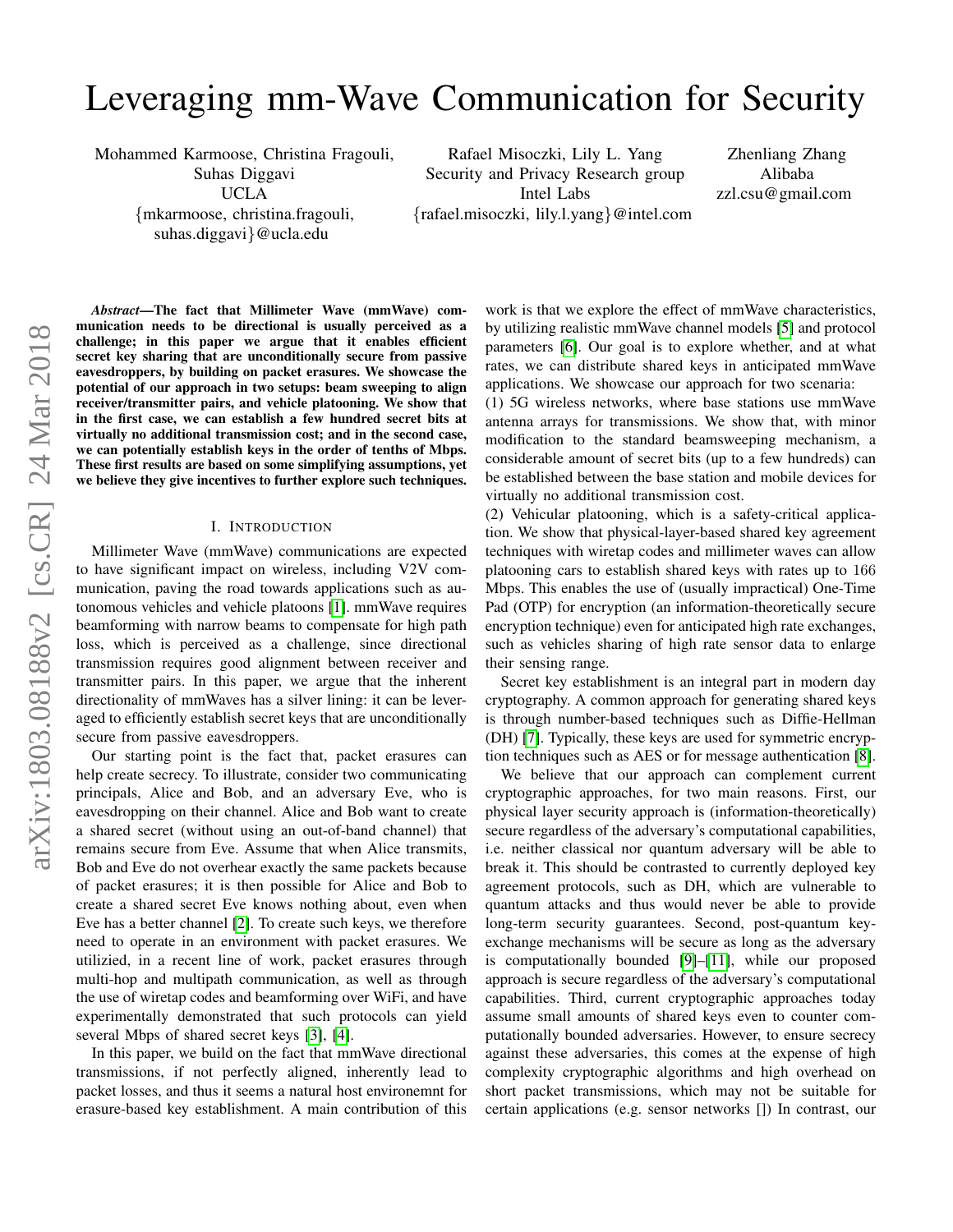proposed approach gives the ability to create large amounts of shared key, without a centralized infrastructure. This could enable to develop lightweight cryptographic protocols that are well suited for Cyber-Physical System (CPS) applications.

The paper is organized as follows: Section [II](#page-1-0) presents our adversary model and background; Section [III](#page-2-0) discusses the 5G cellular network application; Section [IV](#page-5-0) discusses the vehicle platooning application and Section [V](#page-7-10) concludes the paper.

## II. MODEL AND BACKGROUND

<span id="page-1-0"></span>Adversary Model. We consider a passive adversary Eve who eavesdrops and can be located anywhere within the transmission radius of our nodes. Since it does not transmit, we consider its location to be unknown. We assume that Eve has access to the same physical layer technology as the legitimate nodes. When Eve does not receive a packet by her physical layer (and therefore leans nothing about its content), we say that Eve experiences an erasure. We assume Eve has infinite memory as well as unbounded computational capabilities at her disposal and has perfect knowledge of the protocols.

mmWave channel model and antenna patterns. In mmWave, transmitters are expected to employ transmit beamforming in order to focus transmission energy in a particular direction in space. However, the radiated energy pattern in space as a result of beamforming strongly relies on 1) the wireless channel between the transmitters and receivers, and 2) the assumed antenna radiation pattern. Therefore, in this work, we strive to employ realistic channel models and antenna patterns in order to give a realistic assessment of our proposed mechanisms. In particular:

(1) For 5G cellular networks, we implement the point-topoint 73 GHz outdoor channel model proposed in [\[5\]](#page-7-4) which takes into account line-of-sight as well as multipath fading signal components. Moreover, in order to take into account the fact that transmitters/receivers that are close by in space exhibit similar channel characteristic, we also implemented space consistency between receivers and transmitters, as specified in [\[13\]](#page-7-11). We also implemented the standardized antenna radiation pattern proposed in [\[13\]](#page-7-11).

(2) For vehicular networks, similar models for mmWave channel models are lacking. We developed instead a channel model based on ray tracing, which takes into account reflections off the hood, back and roof of the cars in the platoon. We also used a realistic model for a vertically-polarized 70 GHz antenna array system.

Secret key protocol [\[6\]](#page-7-5). We assume a broadcast erasure channel between Alice and both Bob and Eve. Namely, both Bob and Eve experience random (independent) erasures with respect to packets transmitted by Alice. For such channels, the protocol proposed in [\[6\]](#page-7-5) allows Alice and Bob to establish shared secret (against Eve) keys over the erasure channel and with polynomial complexity. We illustrate the protocol through an example. Alice produces and broadcasts packets with payloads that consists of random bits. Assume that Bob receives the packets  $X_1$ ,  $X_2$  and  $X_3$ . Bob then acknowledges to Alice that he has correctly received these three packets –

these acknowledgments could be perfectly overheard by Eve. Then, if Alice knows that Eve has missed *at least* a number of these 3 packets; say 1 packet, then Alice and Bob can both compute a key  $K = X_1 + X_2 + X_3$ , which is perfectly secure from Eve. In general, the protocol does not require that Alice knows *which* packets Eve has, but *an upper bound on how many* she has. In [\[3\]](#page-7-2), [\[4\]](#page-7-3), we have explored methods that enable to accurately upper bound the number of packets Eve misses. In this work, we *do not make any assumption* about this estimate. Instead, we make worst-case estimates on how much Eve can eavesdrop, and we assess how good these estimates are through what we refer to as the *insecure regions*, a notion which we describe later.

Creating erasures by leveraging wiretap codes. A key point for our protocol is the fact that packets are erased; a natural question is, how to create "perfect erasures". The method we follow is based on wiretap codes and directionality. The basic idea is that, we send the random packets that Alice produces encoded with a wiretap code; the wiretap code ensures that in certain areas the random packets are perfectly received, and in others, perfectly erased.

A wiretap code is characterized by two parameters,  $Th<sub>1</sub>$  and Th<sub>2</sub>, typically chosen such that Th<sub>1</sub>  $\geq$  Th<sub>2</sub>. Wiretap codes operate as follows: let the received Signal-to-Noise Ratio (SNR) of a given receiver be  $SNR$ , then 1) if  $SNR > Th_1$ then the receiver will be able to fully decode transmitted packets, 2) if  $SNR \leq Th_2$  then the receiver will not be able to decode anything and 3) if  $Th_1 > SNR > Th_2$ then the receive may be able to infer something about the transmitted information. The three aforementioned modes of reception are shown in Figure [1.](#page-2-1) The green area highlights an area in space where a receiver would experience a value of  $SNR \geq Th_1$  and therefore would decode all transmitted information. The orange region (which typically encloses the green region) highlights an area where  $\text{Th}_1 > SNR > \text{Th}_2$ and therefore a receiver may decode part of the transmitted information. Finally, a receiver outside the green and orange regions (white region) will not be able to infer any information. To be conservative, we assume that Eve can perfectly decode packets received in both green and orange areas (we refer to the union of these two areas as *insecure regions*), while packets in the white area are erased.

The choice of wiretap code parameters affects the security of the transmission scheme in two aspects: 1) the maximum secure information rate, and 2) the size of insecure regions. The maximum rate of information received securely by a receiver with a certain  $SNR$  value is denoted by  $R^{\max}(SNR)$ . Assuming a point-to-point Gaussian channel, then  $R^{\max}(SNR)$ for a legitimate receiver in the green region  $(SNR \geq Th_1)$ can be expressed as

<span id="page-1-1"></span>
$$
R^{\max}(SNR) = B\log(1 + \text{Th}_1) - B\log(1 + \text{Th}_2), \quad (1)
$$

where the first term in equation [\(1\)](#page-1-1) corresponds to the rate with which the legitimate receiver is receiving the transmitted packets, referred to as *decoding rate*, and the second term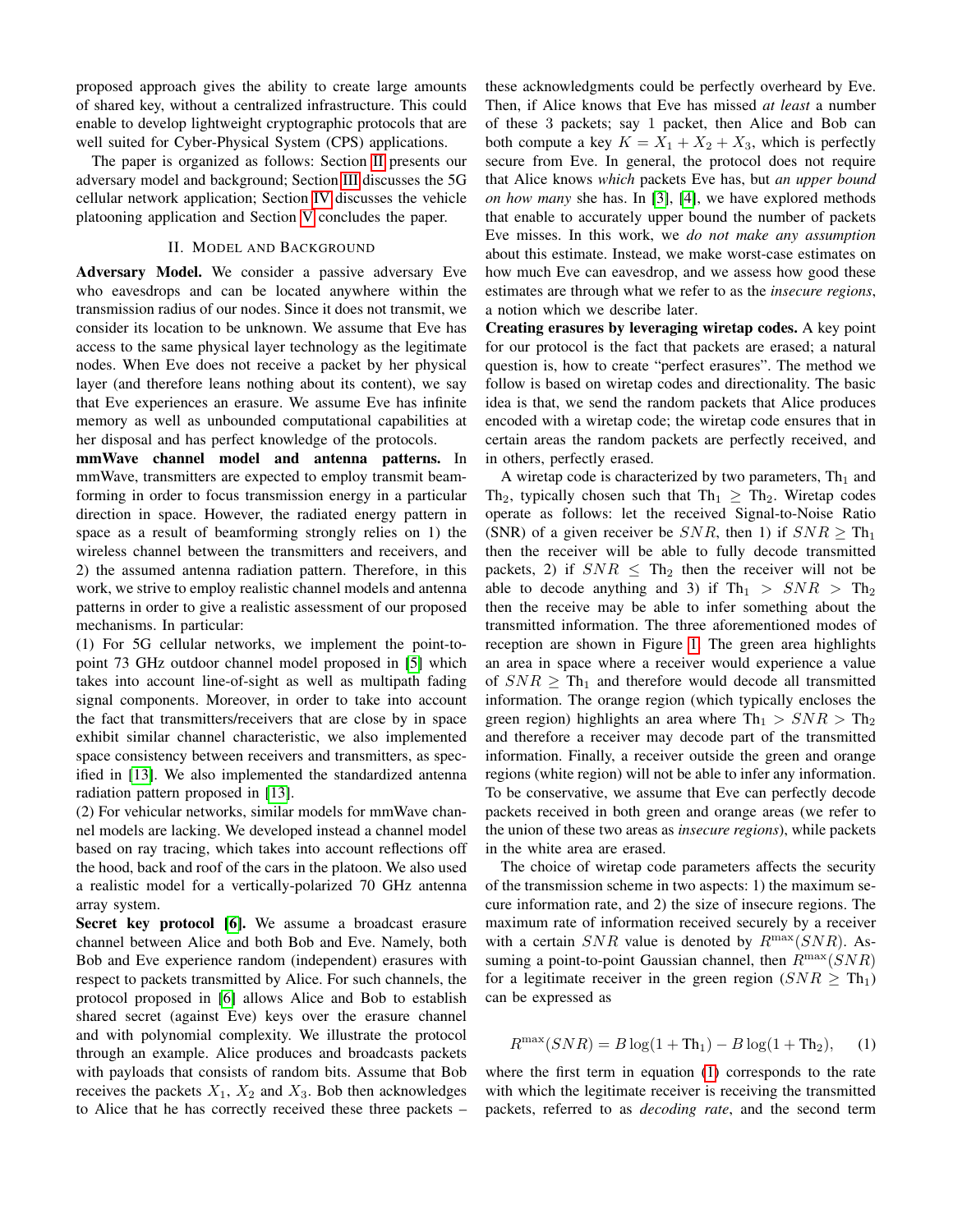<span id="page-2-1"></span>

<span id="page-2-3"></span><span id="page-2-2"></span>Figure 4. Antenna sectors [\[12\]](#page-7-12).

<span id="page-2-4"></span>

corresponds to wiretap coding overhead, referred to as *secrecy overhead rate*. Wiretap code parameters are therefore chosen such that:

- The legitimate receiver should have  $SNR \geq Th_1$  so that it can fully decode transmitted packets,
- Th<sub>1</sub> and Th<sub>2</sub> should be chosen such that the maximum secure information rate is adequately high, and
- Th<sub>1</sub> and Th<sub>2</sub> should be chosen such that the insecure region is minimized.

Choosing  $Th_1$  and  $Th_2$  gives contradicting effects with respect to the last two objectives: Figures [1](#page-2-1) and [2](#page-2-2) highlight these effects. Specifically, when  $Th<sub>1</sub>$  and  $Th<sub>2</sub>$  are relatively different in value, this results in a relatively larger insecure area and higher secret key rate as show in Figure [1.](#page-2-1) The opposite effect takes place when  $Th_1$  is relatively close to  $Th<sub>2</sub>$  as shown in Figure [2.](#page-2-2) We note that today a number of practical designs for wiretap codes are emerging, based on polar [\[14\]](#page-7-13), LDPC [\[15\]](#page-7-14) and lattice codes [\[16\]](#page-7-15), which enable with low complexity to achieve performance curves similar to [\(1\)](#page-1-1). For this paper, we will directly use the expression in [\(1\)](#page-1-1) to estimate potential benefits and trade-offs.

The benefit of multiple transmitters. Figure [3](#page-2-3) presents an example where a transmitter with two antenna arrays wishes to create a shared secret key with a receiver. The transmitter encodes random packets with wiretap codes and sends different packets through each antenna. It is clear that, unless Eve is located in the intersection of the two beams, she is going to miss some of the packets that the legitimate receiver gets, and therefore we can establish secrecy. Thus, the insecure region is now the intersection of the two beams, which is a much smaller area, as shown in Figure [3.](#page-2-3) That is, using multiple transmitters can help reduce the insecure region.

### III. SHOWCASE I - 5G NETWORKS

<span id="page-2-0"></span>Our first showcase application is in the context of 5G cellular networks [\[12\]](#page-7-12). The IEEE 802.11ad amendment proposes the use of directional communication to cope with the increased signal attenuation that accompanies transmission in the mmWave band.

Directional Communication in 5G. IEEE 802.11ad proposes the use of *virtual antenna sectors* which discretizes the azimuth angle. Shown in Figure [4,](#page-2-4) a base station sectorizes the azimuth range into  $32 - 64$  sectors. Being equipped with up to 3 antenna arrays, each array is responsible from transmission in one-third of these sectors<sup>[1](#page-2-5)</sup>. A mobile device is typically equipped with one antenna array and can have up to 4 sectors. Each device has a set of pre-computed beamforming weights that correspond to transmission in each of the predefined sectors. When a base station wishes to communicate with a mobile device, both communicating parties have to agree on the best sector to use (i.e. best set of beamforming weights to employ) so that received signal strength is maximized. This sector training phase is referred to as *the beamsweeping phase*, and it is split into to sub-phases: 1) a *Sector-Level Sweep (SLS)* phase where both communicating parties agree on the best two sectors to use, and 2) a *Beam Refinement Phase (BRP)* in which the predefined beamforming weights are fine-tuned to further maximize the received signal strength. The SLS phase is also comprised of two sub-phases: the Transmit-SLS for negotiating the best sector to use at the transmitter, and the Receive-SLS for the receiver. We claim that the proposed mechanism for beam training in IEEE 802.11ad creates an excellent opportunity to establish secret keys between mobile devices and 5G back-end services. For the sake of demonstrating our ideas we only focus on the Transmit-SLS phase, noting that they can be extended to other phases of beamsweeping. We next describe Transmit-SLS:

*1)* The initiator (e.g. base station) sends a sequence of beacon frames, one in each sector. The responder (e.g. mobile device) receives these frames with a quasi-omnidirectional antenna pattern. Each beacon frame is marked with an ID for the used antenna array and sector.

*2)* The responder receives the aforementioned frames with varying levels of SNR. It then sends a feedback packet containing the optimal SNR value, and the sector ID of initiator transmitted beacon which was received with this SNR. This feedback packet is transmitted once in every sector of the responder. The initiator receives these frames with a quasiomnidirectional antenna pattern.

<span id="page-2-5"></span><sup>1</sup>Antenna arrays do not cooperatively transmit in the same sector.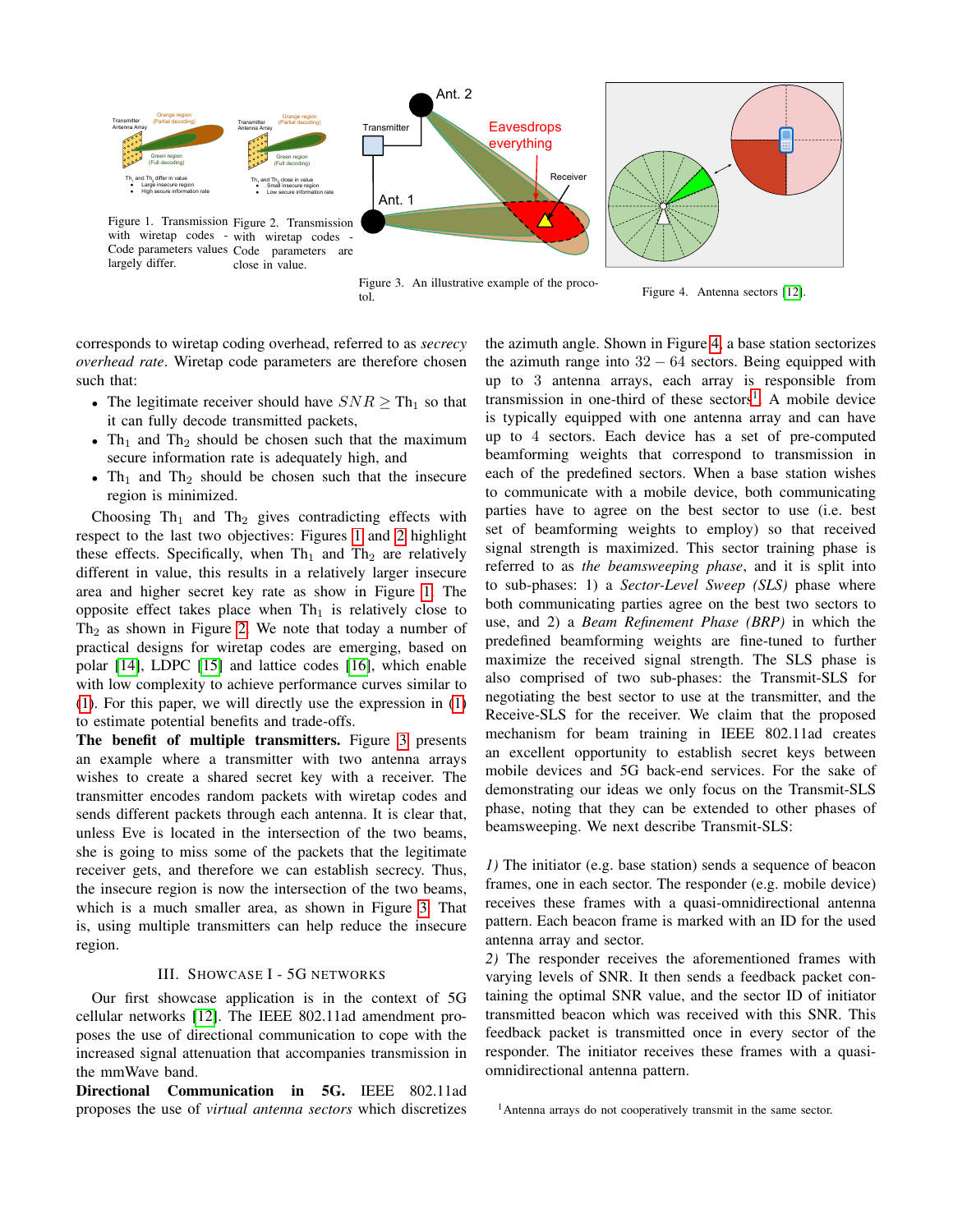*3)* Upon receiving the feedback packet from the responder, the initiator will be informed of the best sector to use for transmission. The initiator will then send one feedback packet on this sector, containing the optimal SNR value and the ID of the sector used by the responder which was received with this SNR.

*4)* Upon receiving the feedback packet from the initiator, the responder will be informed of the best sector to use for transmission.

Secret Key Agreement Protocol. The SLS mechanism proposed for 5G cellular networks offers an opportunity to employ physical-layer based key establishment techniques. Typically, a mobile station is envisioned to be simultaneously connected to multiple base stations [\[12\]](#page-7-12). Therefore, it would participate in the Transmit-SLS phase of multiple base stations, receiving beacon frames from each of the base stations and sending back respective feedback frames. The 5G back-end services can then utilize this situation to virtually create a situation similar to the one shown in Figure [3,](#page-2-3) where the transmitter is the back-end service, the receiver is the mobile device, and the transmitter antennas are the base stations. To be able to run the key agreement protocol, a few random bits - encoded by an appropriately designed wiretap code - are added to each beacon frame transmitted by a base station. In case a frame is received by the mobile station with a SNR greater that  $TH<sub>1</sub>$  of the used wiretap code, then the mobile station will be able to decode the random bits added to this particular frame. On the other hand, if Eve receives the frame with a SNR lower than  $Th_2$ , then Eve will not be able to infer any information about the random part of the frame, even though Eve may be able to decode other parts of the frame. Figure [13](#page-6-0) shows the structure of the beaconing interval used in the SLS phase [\[12\]](#page-7-12). Beacon frames used in the Transmit-SLS phase and sent by the initiator are indicated in the "Initiator" part of the beacon interval structure. This is where we propose to add a few encoded random bits to be used for key agreement.

Depending on the number of frames that are decoded by the mobile station and the maximum number of frames eavesdropped by the adversary, the base stations can then employ the protocol in [\[6\]](#page-7-5) to establish a shared key using the amount of secure information shared between the mobile device and the back-end service.

Simulation Setup. We assume a 5G cellular network with multiple base stations and a mobile device. Each base station is equipped with three millimeter wave planar antenna arrays, each with  $6\times 6$  elements, while each mobile device is equipped with a single antenna array. The antenna arrays specifications and radiation patterns follow the standard in [\[13\]](#page-7-11). As mentioned earlier, we use the channel model proposed in [\[5\]](#page-7-4) with space consistency as specified in [\[13\]](#page-7-11). We assume base stations use a transmission power of 30 dBm and a channel bandwidth of 1 GHz. All transceivers have a noise figure of −99 dBm. Beacon frames are transmitted at a rate of 27.5 Mbps [\[12\]](#page-7-12). We assume that base stations have 36 transmission sectors, with the first sector centered at  $0^{\circ}$  with inter-sector separation of 10°. For a given sector, the beam steering phases are computed

with the center of the sector as the destination direction. Finally, we assume that each beacon frame in the Initiator part of the beacon interval is augmented with 1 kbits which are the encoded random data. Our target maximum rate of secure information is  $R^{\text{max}} = 25$  Mbps.

Performance Metrics. In the experiments that follow, we assess the performance of our proposed key agreement mechanism based on two metrics: the *Insecure Area (IA)* of the protocol and the *Effective Number of Secret Bits (ENSB)* established between the back-end service and the mobile device.

*1) Effective Number of Secret Bits (ENSB):* as discussed earlier, if Eve manages to decode the secret bits from all frames received by the mobile device, then no secret bits can be guaranteed. In other words, the worst-case eavesdropper that does not completely break the system is the one that misses only one frame. Therefore, the maximum number of secret bits that can be guaranteed by our mechanism (assuming it is not broken) is 1 kbits. However, this is dependent on the event that the legitimate receiver has a SNR greater than  $Th_1$ and Eve a SNR less than  $Th_2$  for any of the transmitted frames, which is a random event due to randomness in the channel model. Therefore, the ENSB is the excepted number of secret bits established by our proposed mechanism, averaged over many realizations of the channel between base stations and the mobile device. Formally, it is defined as

<span id="page-3-0"></span>
$$
ENSB = \frac{1000R^{\max}}{\text{decoding rate}} \times
$$
  
Pr $\left(\frac{SNR_{\text{mob}}}{SNR_{\text{eve}}} \leq Th_1$ , for any transmitted frames\right), (2)

where the fraction term in equation [\(2\)](#page-3-0) computes how much random data are encoded into the 1 kbits added to each frame. Note that equation [\(2\)](#page-3-0) depends on the SNR of both the mobile device and Eve. In other words, depending on the location of Eve and the SNR she experiences, the value of ENSB differs. *2) Insecure Area (IA):* The IA is the insecure area in which Eve can actually eavesdrop all frames, thus breaking the key agreement mechanism. Other mechanisms may be needed to protect against eavesdroppers in the insecure area, and therefore a smaller IA indicates a stronger key agreement mechanism.

Experiments. We show the performance of our mechanism in 3 different scenarios which we show next. In all our experiments, we set Th<sub>1</sub> = −17.15 dB and Th<sub>1</sub> = −27.6 dB. This is how they are computed:

 $Th_1$ : since the beacon frames are transmitted with a rate of 27.5 Mbps, then setting this number to be equal to the decoding rate term in equation [\(1\)](#page-1-1) directly gives the corresponding value of  $Th_1$ .

Th<sub>2</sub>: given the target  $R^{\text{max}}$  and knowing the decoding rate, then equation [\(1\)](#page-1-1) directly gives the value of  $Th_2$ .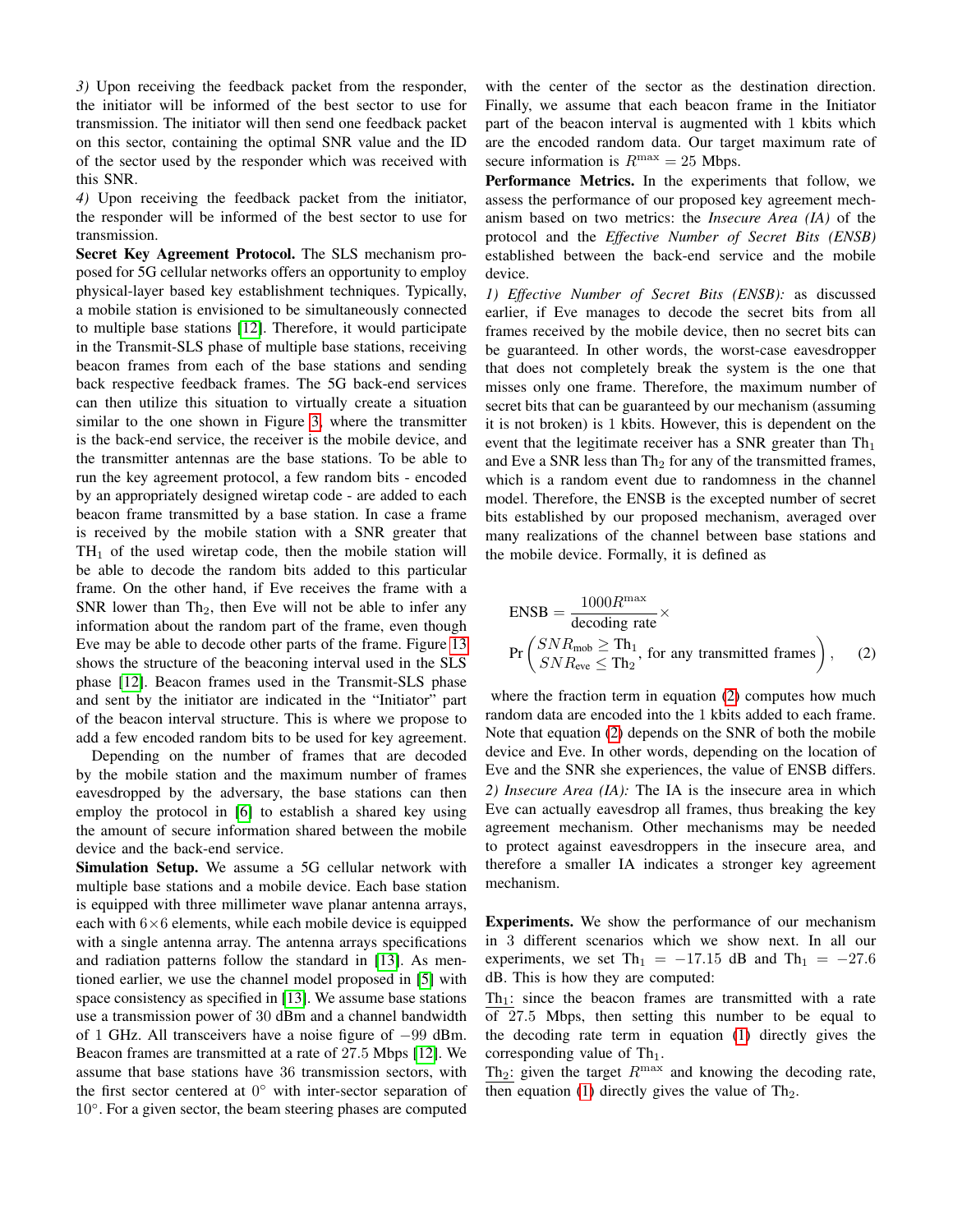<span id="page-4-0"></span>

<span id="page-4-2"></span><span id="page-4-1"></span>Figure 7. Experiment 1 - IA

<span id="page-4-7"></span><span id="page-4-6"></span><span id="page-4-5"></span><span id="page-4-4"></span><span id="page-4-3"></span>Figure 10. Experiment 2 - IA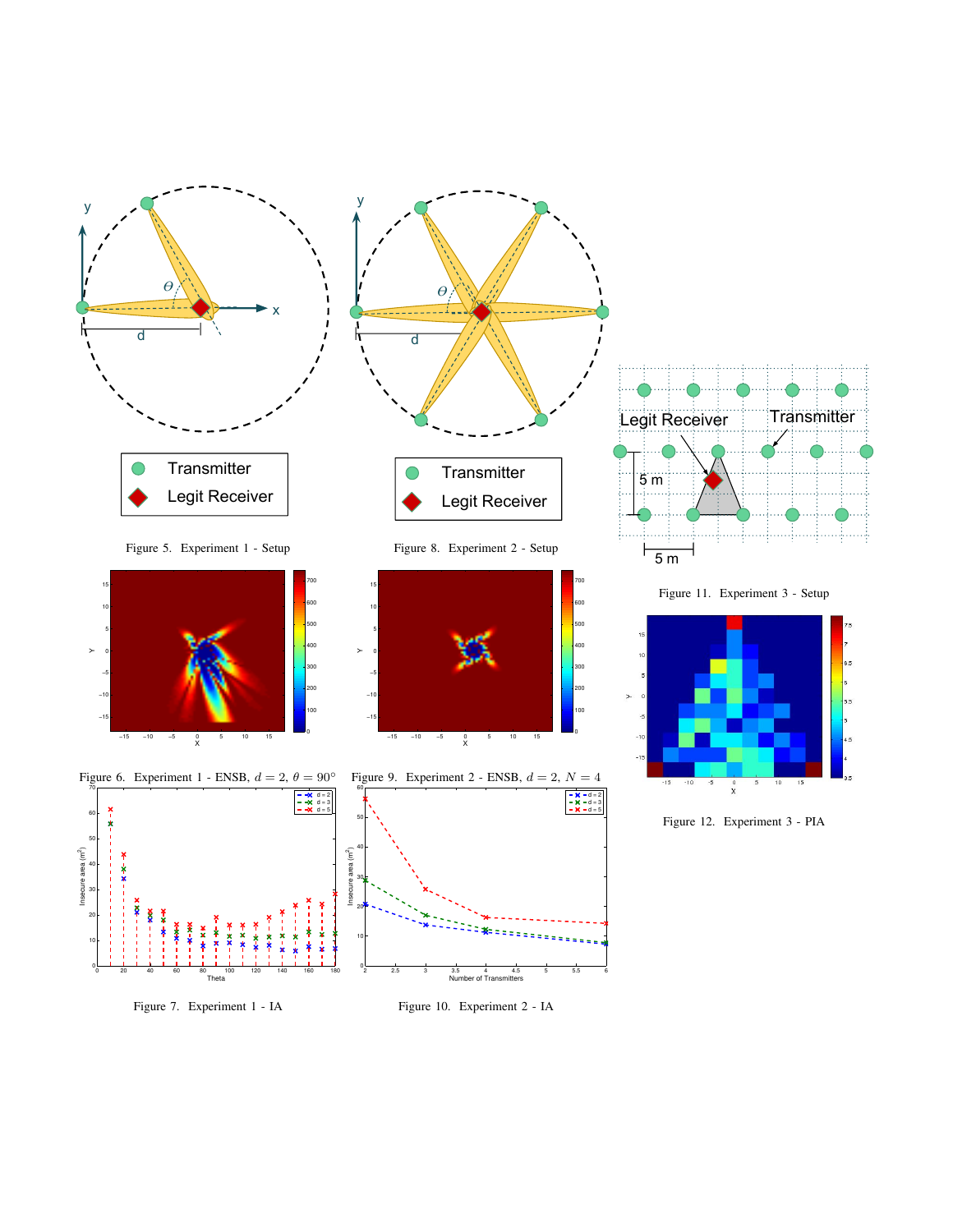1. Two transmitters on a circle. Our first experiment is shown in Figure [5,](#page-4-0) where two base stations are placed at distance  $d$ from a mobile station, and separated by an angle  $\theta$  apart. We make a worst-case assumption that the orientation of the base stations allow the mobile station to receive only one frame from each base station with a SNR greater than  $Th_1$  (receiving more frames can only increase the value of ENSB). Figure [6](#page-4-1) shows the value of ENSB against every possible location of an eavesdropper, when  $d = 2$  and  $\theta = 90$ . Note that the maximum value for ENSB is  $1000 * 120/160 = 750$  bits; this is achieved when Eve does not experience  $SNR > Th<sub>2</sub>$  in any of the simulations that we performed. It is therefore clear that a major part of the area under consideration is completely protected against eavesdroppers (the dark red region). When we compute IA, we count all regions where ENSB is strictly greater than 0, which accounts for all regions that are not dark red. However, as evident in Figure [6,](#page-4-1) in most regions the value of ENSB is greater than 100 bits, and a very small region actually has ENSB close to zero. Figure [7](#page-4-2) shows the value of IA for different values of d and  $\theta$ , which seem to be relatively large even for  $d = 2$ . The reason for this is that we rely on beacon frames to establish keys. More specifically, the design purpose of the beam sweeping phase and the use of beacon frames is to align a base station/mobile device which are not yet coordinated. This is why for example beacon frames are transmitted with very low rates compared to the allocated bandwidth. This particular property forces the used wiretap codes to have  $Th_1$  relatively low, which makes it easy for most receivers (including eavesdroppers) to decode the frame. This is the trade-off for implementing our proposed key establishment mechanism without changing the transmission protocol. In case more intrusive changes in the protocol are allowed (e.g. using dedicated frames at higher rates of transmission), smaller insecure regions can be attained. 2. Multiple transmitters at equal distances. Our second experiment is shown in Figure [8,](#page-4-3) where  $N$  base stations are placed at distance  $d$  from a mobile station, and separated by equal angles. Similarly here, we make a worst-case assumption that the orientation of the base stations allow the mobile station to receive only one frame from each base station with a SNR greater than  $Th_1$  (receiving more frames can only increase the value of ENSB). Figure [9](#page-4-4) shows the value of ENSB for  $d = 2$  and  $N = 4$ , while Figure [10](#page-4-5) shows the value of IA for different values of  $d$  and  $N$ . Similar observations on the previous experiment can be made here too. Moreover, it is clear that having more base stations reduces the values of IA. It seems, however, that this reduction diminishes as the number of base stations increase, which suggests that a finite number of base stations is sufficient for all practical purposes (in our experiment, 4 base stations seems a reasonable value for  $N$ ).. 3. Particular cell deployment. Our final experiment is shown in Figure [11,](#page-4-6) where we assume a particular deployment of cell in a given area. We then vary the location of the mobile device inside the shown gray triangle and compute the associated IA at each location. Due to the symmetry of the setup, the performance attained from that particular triangle will be

repeated across the whole grid. Figure [12](#page-4-7) shows the value of IA at different locations on the grid, where the maximum IA is approximately  $6m^2$  around the receiver.

## IV. SHOWCASE II - VEHICLE PLATOONING

<span id="page-5-0"></span>Our second showcase is in the context of vehicle platoons, one of the most safety-critical applications of vehicular networks. A vehicle platoon is a set of autonomous cars which drive on the road in a line formation with approximately the same speed and relatively small inter-vehicle distances [\[1\]](#page-7-0).

Setup and Protocol. The setup is shown in Figure [14.](#page-6-1) We assume each car to be equipped with two millimeter wave antenna arrays used for transmission and two omni-directional antennas used for reception. One pair of transmit antenna array/receive antenna (pair-1) is mounted on top of the roof of the car at a height of 0.5 m and the other pair (pair-2) at a height of 1 m. We use a wireless channel model that we developed using ray tracing, as well as the radiation pattern of an actual antenna array system. The noise figure for the used antenna system is −80 dBm. We assume that the transmission power is 30 dBm for each antenna array.

We next discuss the secret key establishment protocol for two consecutive cars, with the understanding that each two consecutive cars perform similar steps. The communication protocol works as follows: 1) Pair-1 from the front car sends random packets encoded with a suitable wiretap code to Pair-1 of the back car (Link-1), 2) Pair-2 from the front car sends random packets encoded with a suitable wiretap code to Pair-2 of the back car (Link-2), 3) the front car sends a set of carefully-designed packets according to the protocol in [\[6\]](#page-7-5) (not encoded with a wiretap code) to the back car to establish the common secret key.

Analysis and Discussion. Our goal is to understand the potential of our secret key generation mechanism in the context of vehicle platooning. Therefore, out goal is to attain the maximum rate of secure key generation against eavesdroppers that are 1) non-colluding and 2) are only equipped with single antennas (we discuss this assumption later in this subsection). *1) Insecure regions:* based on the assumed channel model, the received SNR value for Link-1 and Link-2 are 50 dBm and 49 dBm respectively. We therefore set the wiretap code parameters to be  $\text{Th}_1 = 48$  dBm and  $\text{Th}_2 = 47.5$  dBm. Table [I](#page-6-2) shows the insecure region associated with the used links. There is no insecure region for both links, i.e. there are no areas in space where an eavesdropper with a single antenna can eavesdrop both links. This means that *any eavesdropper with a single antenna* will at least miss the transmitted packets from one link.

*2) Secret Key Rate:* Using equation [\(1\)](#page-1-1) and the selected values for the thresholds, the maximum rate of secure information is therefore equal to 166 Mbps on each link. An eavesdropper with one antenna can only eavesdrop at most one link, therefore our key agreement protocol can establish up to 166 Mbps of secret bits.

To put this number in perspective, we compare our protocol against 2048-based DH algorithm (DH-2048) for symmetric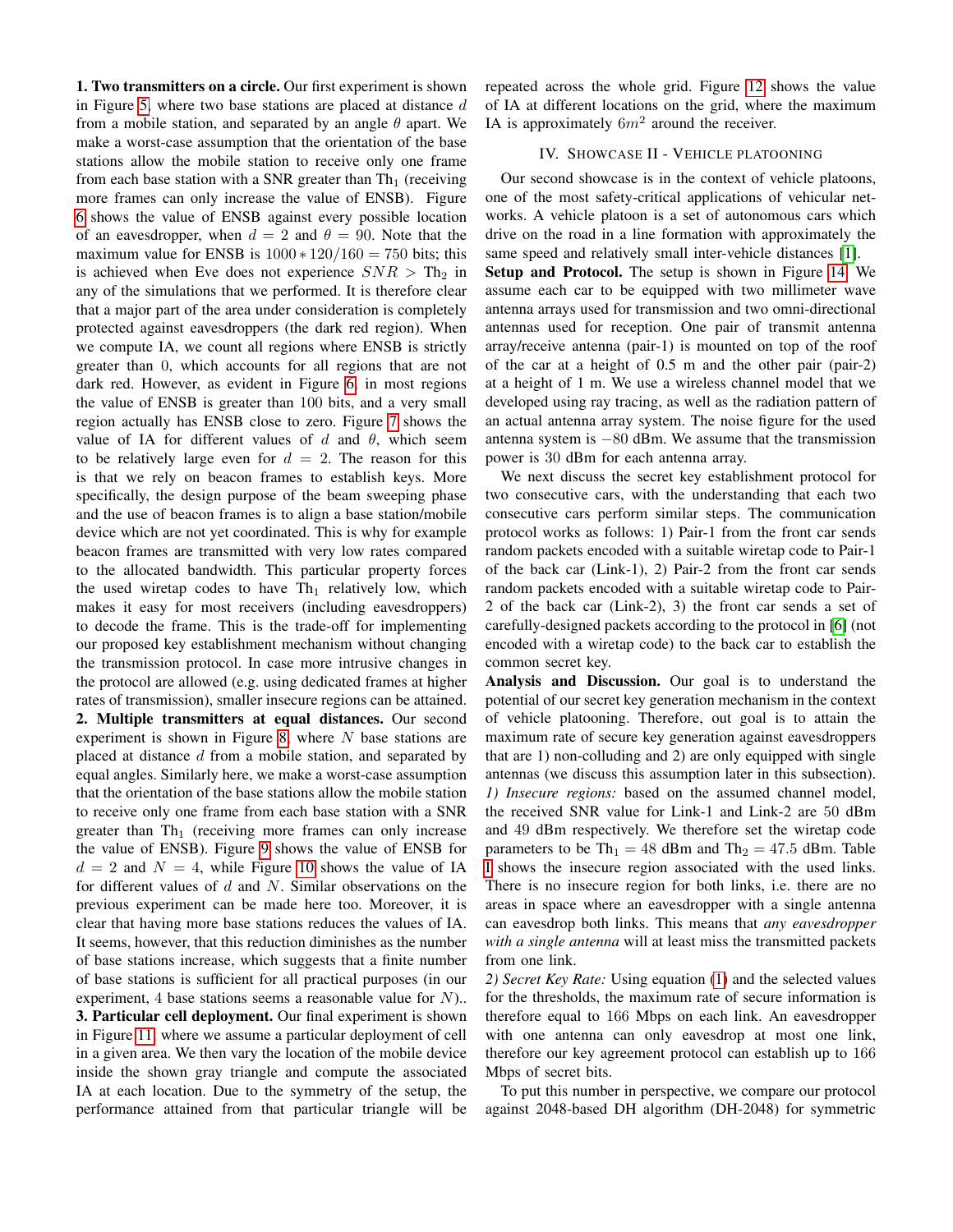

<span id="page-6-0"></span>Figure 13. Beacon frame structure - taken from [\[12\]](#page-7-12).

<span id="page-6-1"></span>

key exchange, a commonly used algorithm for symmetric key establishment between two communicating parties [\[7\]](#page-7-6). For consistency, it is recommended to do not share secret keys larger than 112 bits when using DH-2048. This is because the key-exchange scheme only achieves 112 bits of security, and thus transmitting larger keys will still be subject to attacks at this step at a cost of 112 bits of security only. Therefore, we assume one operation of DH-2048 generates a 112-bit long key between two parties. According to the benchmark performance in [\[17\]](#page-7-16), one operation of 2048-DH takes approximately 1.38 megacycles. Assuming that each car to be equipped with an off-the-shelf DSRC transceiver with a 240 MHz processor, and assuming no delay due to wireless transmission, then the secret key generation rate for 2048-DH is equal to  $240/1.38 * 112 \approx 20$  kbps.



<span id="page-6-2"></span>Application Example. We will show here that, thanks to the high rate of secret key generation, our protocol allows for the use of OTP to secure one of the most safety-critical functionalities of vehicle platooning. We assume that platoon cars are equipped with longitudinal and lateral controllers which operate the platoon. In order to maintain string stability within the platoon [\[18\]](#page-7-17), each car in the platoon exchanges data packets every 100 ms [\[19\]](#page-7-18) with both the cars in front of and to the back of it; this is called the bi-directional preceding-only communication topology [\[20\]](#page-7-19). These packets include position, speed and acceleration information about the transmitting car. Assuming the use of the Dedicated Short Range Communication (DSRC) and Wireless Access in Vehicular Environments (WAVE) standard [\[21\]](#page-7-20), then these packets add up to approximately 60 bytes per packet. To protect the safety and privacy of the cars in the platoon against malicious attackers, transmitted packets with cars' information should be encrypted [\[22\]](#page-7-21). We will show next that, in the context of vehicle platooning, our suggested key agreement technique can generate enough secret bits which allows the use of OTP. Assume that our proposed algorithm for key generation is used every 5 minutes for a duration of 100 ms. Therefore, each two consecutive cars will have an amount of secret keys equal to 100 ms  $\times$ 166 Mbps  $\approx$  200 kB to use for encryption during the next 5 minutes. Longitudinal/lateral controllers require the transmission of data packets every 100 ms, each of which is of size 60 bytes. Therefore, the total amount of data to be transmitted during the next 5 minutes is equal to 5 min  $\times 60$  $B \approx 180 \text{ kB} \leq 200 \text{ kB}$  of secret bits. Therefore, OTP is a practical solution for our proposal, something rarely achieved in any other kind of security application.

Discussion. Table [II](#page-7-22) shows a comparison between DH as a conventional key establishment mechanism and our proposed one based on channel erasures, in the context of vehicle platoons. While DH is limited by the computation power of the transmitter/receiver, erasure-based key generation technique is bounded by the available transmission bandwidth. It is important to note therefore that the shown key rates are reliant on the assumed parameters such as the DSRC module processor speed and the allocated bandwidth. However, the numbers shown here are based on values practically assumed in real systems, and therefore the attained rates reflect realistic performance measures.

The analysis in this section is made based on the assumption that Eve has a single antenna and that the eavesdroppers are not colluding. Therefore, to protect our proposed mechanism from being compromised the intersecting volume of the insecure regions from both links has to be zero as shown above. However, if either of these assumptions is removed (Eve has more than one antenna or two eavesdroppers can collude) then the system can be compromised even when having an intersecting volume of zero: the eavesdropper(s) can have a separate antenna in the insecure volume of each of the two links, thereby overhearing all transmissions and breaking our mechanism.